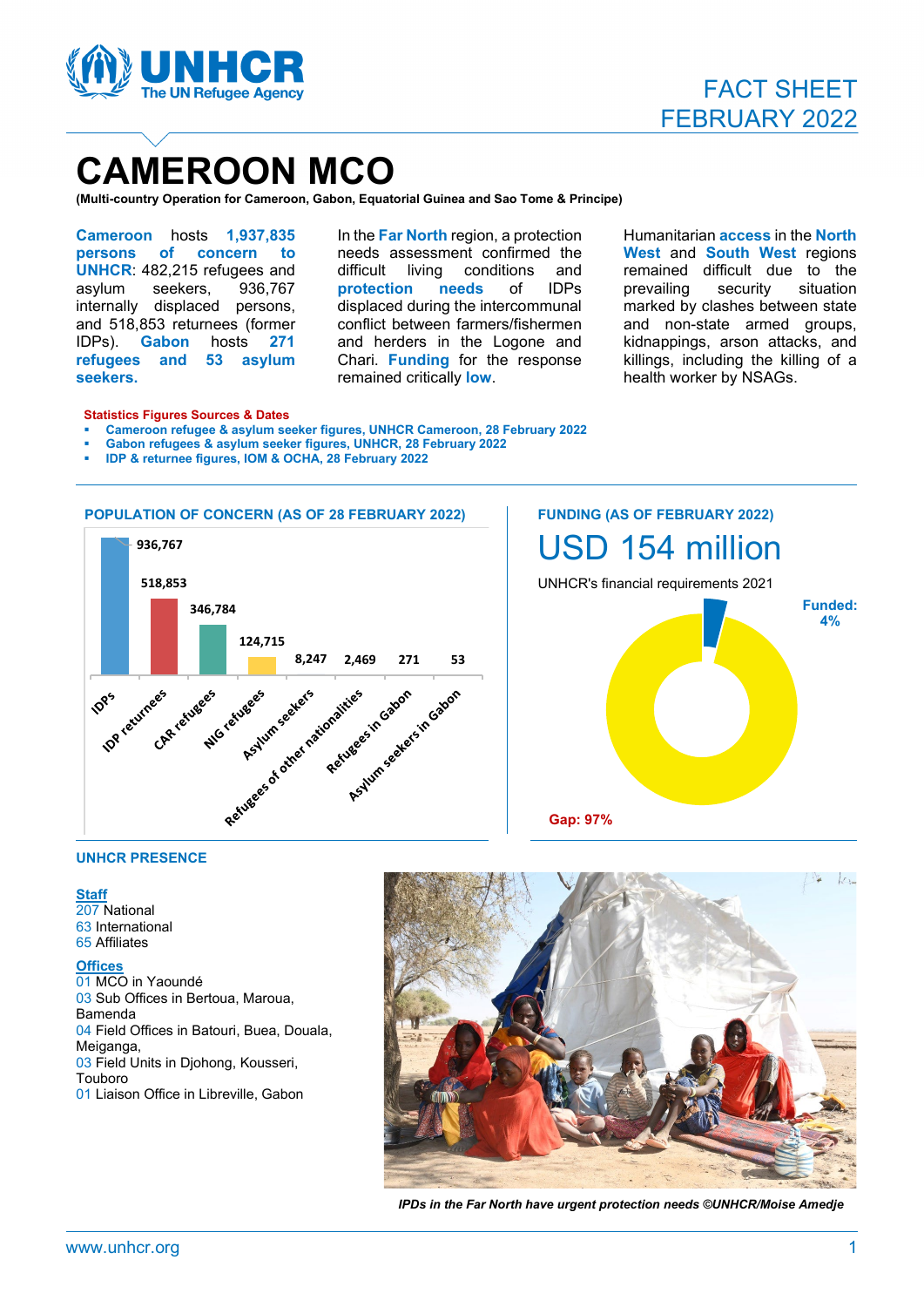

## Working with Partners

- The joint needs assessment mission in the Logone and Chari in the Far North region conducted by UNHCR, along with other UN agencies and humanitarian organisations revealed great protection needs of IDPs, including access to legal counselling and assistance, child protection, prevention of and response to sexual and gender-based violence, as well as housing, land and property (HLP) rights. In Logone and Chari division, among the 6,718 IDPs surveyed, over 90 percent were without civil documents, with many reporting them destroyed or lost during their flight. UNHCR is identifying an additional new local protection partner, to reinforce the protection response.
- Logone Birni was selected as one of the prioritised municipalities for the implementation of the Nexus approach in the Far North. In collaboration with local authorities, the Nexus approach, which combines humanitarian, development and peace efforts is expected speed up the search for solutions to the root causes of the farmer/herder conflict. In the Eastern façade, UNHCR introduced the HDP Nexus approach to mayors of the priority areas of Kentzou, Garoua Boulaï and Kette in the East, Djohong and Meiganga in the Adamawa, and Touboro in the North.
- In the Eastern façade, UNHCR conducted an impact evaluation of the 2018 "Support Plan" developed jointly with municipalities hosting a large number of refugees, to consolidate humanitarian and development efforts in the affected areas. The evaluation recognised the positive contribution of the plan to prioritise the implementation of several activities including the construction of basic school infrastructure, the recruitment and training of teachers, the rehabilitation of roads, the construction of boreholes, the solar electrification of villages, the construction of water supply infrastructure, and cash transfers through the Social Safety Nets project.
- UNHCR has reinforced its Shelter/NFI response thanks to the new partnership with CARITAS in the North West and South West regions. In Yaounde and Douala, urban refugees have begun benefiting from healthcare under a new service contract signed between UNHCR and the CBC Health Services during reporting period.

## Main Activities



- In the Far North region, UNHCR identified 17 children at risk during the reporting period, while 27 old cases received home visits, psychosocial support and counselling. 171 children, including 82 boys and 89 girls, participated in learning, socio-recreational and emotional support activities in child friendly spaces.
- During the reporting period, UNHCR documented a total of 26 new cases of SGBV in the Far North (24) and East (02) regions, including cases of physical aggression (17), rape (02), denial of resources (05) and psychological violence (12). UNHCR provided psychosocial support in all cases. In Mandjou in the East, UNHCR organized 36 awareness sessions reaching 736 persons (250 Cameroonians and 486 refugees). The sessions focused on promoting gender and protecting women's rights, the importance of reporting SGBV incidents (especially rape) within 72 hours, the importance of using existing community reporting mechanisms, and the importance of women's participation in decision-making.
- **During the reporting period, UNHCR facilitated the delivery of a total of 161 birth certificates in** Mokolo (139) in the Far North and Kentzou (22) in the East.
- **UNHCR** provided legal assistance in seven (07) cases involving 18 refugees in the East region. During its regular detention monitoring activities, UNHCR identified 30 persons of concern in detention facilities in Meiganga in the Adamawa region.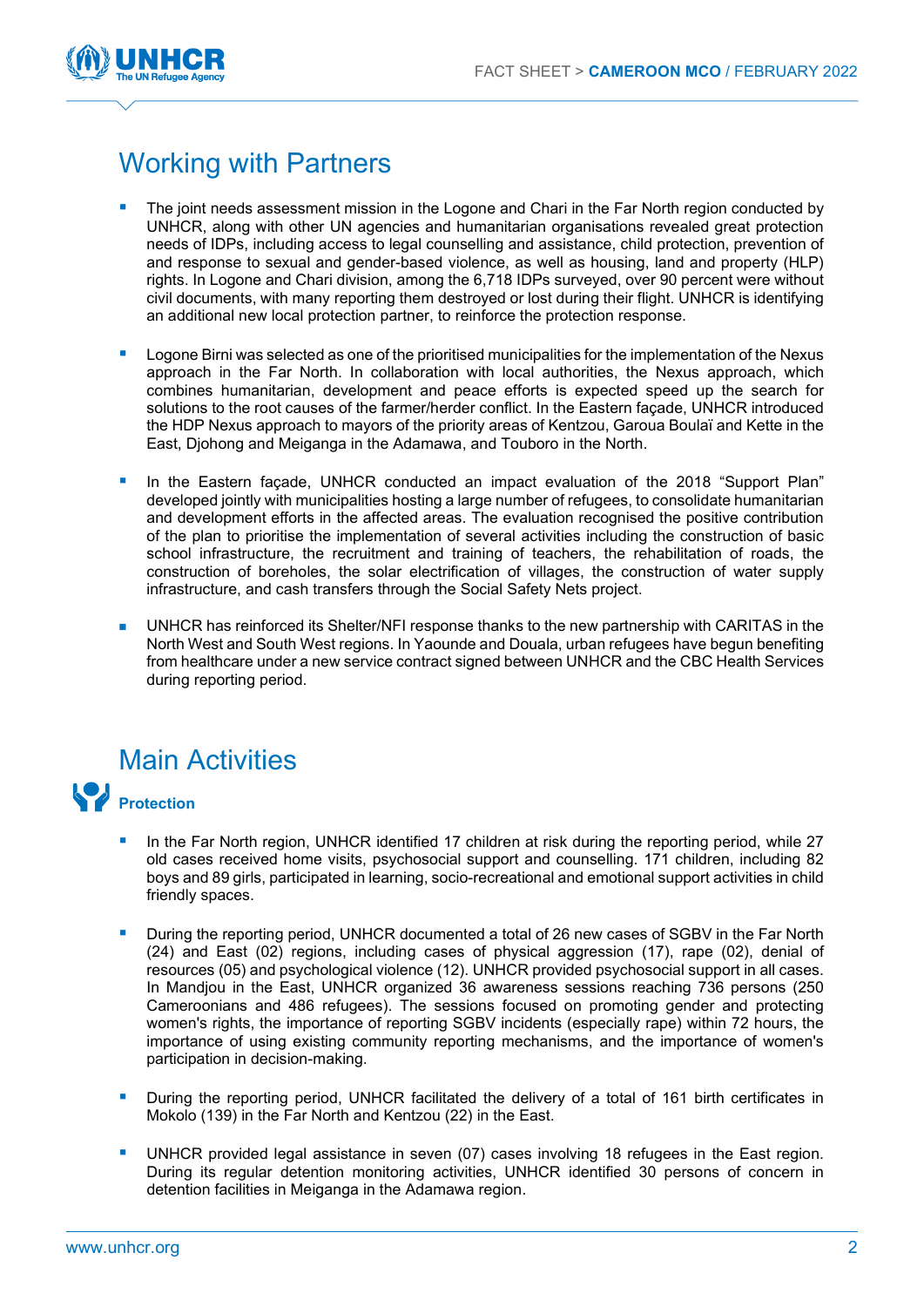

## **Durable Solutions**

- In the East region, UNHCR verified the return intentions of 111 Central African refugees (83 households), bringing the number of verified intentions to 1,304 (435 households) in the current year. In Douala, UNHCR organised the voluntary repatriation of a refugee household of five (05) persons to the Ivory Coast.
- UNHCR facilitated the resettlement of 32 persons during the reporting period and submitted 78 persons for resettlement consideration.

## **Education**

 In the East region, UNHCR handed over to the Ministry of Basic Education (MINEDUB) 13 equipped classrooms constructed by UNHCR partner ADES, as part of the Educate a Child project in 2021.



## **Health**

- In Minawao in the Far North Region, a total of 7,428 medical consultations were carried out against 6,733 last month. 2,488 of all new consultations were children under five. The main pathologies recorded were respiratory tract infections, malaria, intestinal worms, non-communicable diseases, skin infections and diarrhoea. 20 suspected measles cases were detected, all of them in newly arrived refugees at the transit centre in Minawao.
- UNHCR donated medical equipment to three (03) health facilities serving refugees and host communities in Touboro in the North region. The donation included oxygen concentrators, PPE, and other consumables. In the South West region, UNHCR supported the response to a cholera outbreak in the South West region with a donation of 200 cartons of UNILEVER soap to WHO. The soap is expected to be distributed in health districts affected by the outbreak.

## **Food Security and Nutrition**

 The UNHCR targeting assistance mechanism allowed food distributions to 64,533 persons in the Far North, 12,331 in the Adamawa region and 9,135 in the East region.

## **Shelter and NFIs**

 In the Far North region, UNHCR partners IEDA Relief and ADES installed 150 emergency tents and NFIs kits at the Minawao camp. 658 transitional shelter kits including tarpaulin and rope were distributed to 578 households/3,444 person. UNHCR and IOM constructed 50 temporary shelters at the Bogo IDP settlement for those displaced by the farmer/herder conflict in the Logone and Chari, bringing the total number of completed shelters to 200 (out of 300 planned for the site).

## **Camp Management and Coordination**

 In the Far North region, UNHCR conducted 14 working sessions with the community management committees of the Bogo and Maroua IDP settlements. The sessions focused on the shelter strategy, the importance of community coexistence, the participation of committees in the management of the sites, and community engagement in child protection. UNHCR relocated 426 persons (84 households) from makeshift shelters to 106 emergency shelters with the community participation of IDPs (self-management committees).



## **Community Empowerment and Self-reliance**

 In the East region, 30 young people from Kette, Timangolo, Boubara and Gbiti (21 refugees and 09 Cameroonians) received starter kits for sewing (12), motorcycle mechanics (10), barbing (04) and knitting (04), after completing a course managed by UNHCR partner LWF and the Ministry of Employment and Vocational Training (MINEFOP).